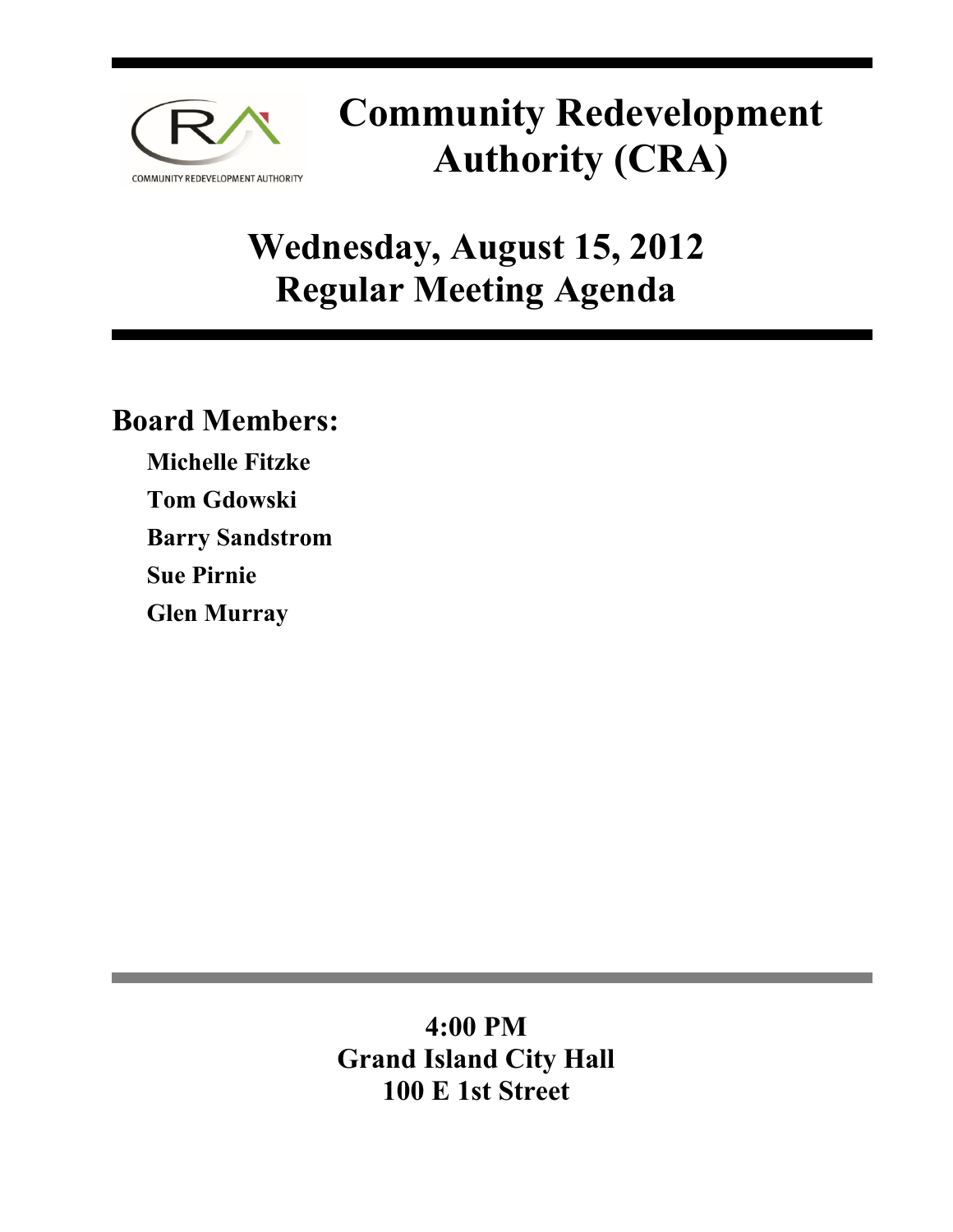#### **Call to Order**

#### **Roll Call**

### **A - SUBMITTAL OF REQUESTS FOR FUTURE ITEMS**

Individuals who have appropriate items for City Council consideration should complete the Request for Future Agenda Items form located at the Information Booth. If the issue can be handled administratively without Council action, notification will be provided. If the item is scheduled for a meeting or study session, notification of the date will be given.

### **B - RESERVE TIME TO SPEAK ON AGENDA ITEMS**

This is an opportunity for individuals wishing to provide input on any of tonight's agenda items to reserve time to speak. Please come forward, state your name and address, and the Agenda topic on which you will be speaking.

## **DIRECTOR COMMUNICATION**

This is an opportunity for the Director to comment on current events, activities, and issues of interest to the commission.

## **A - AGENDA**

A1 Agenda

#### **B - MEETING MINUTES**

**B1** July 11, 2012 & July 31, 2012 Meeting Minutes

## **C - FINANCIAL REPORTS**

**C1** Financial Reports

#### **D - BILLS**

**D1** August Bills